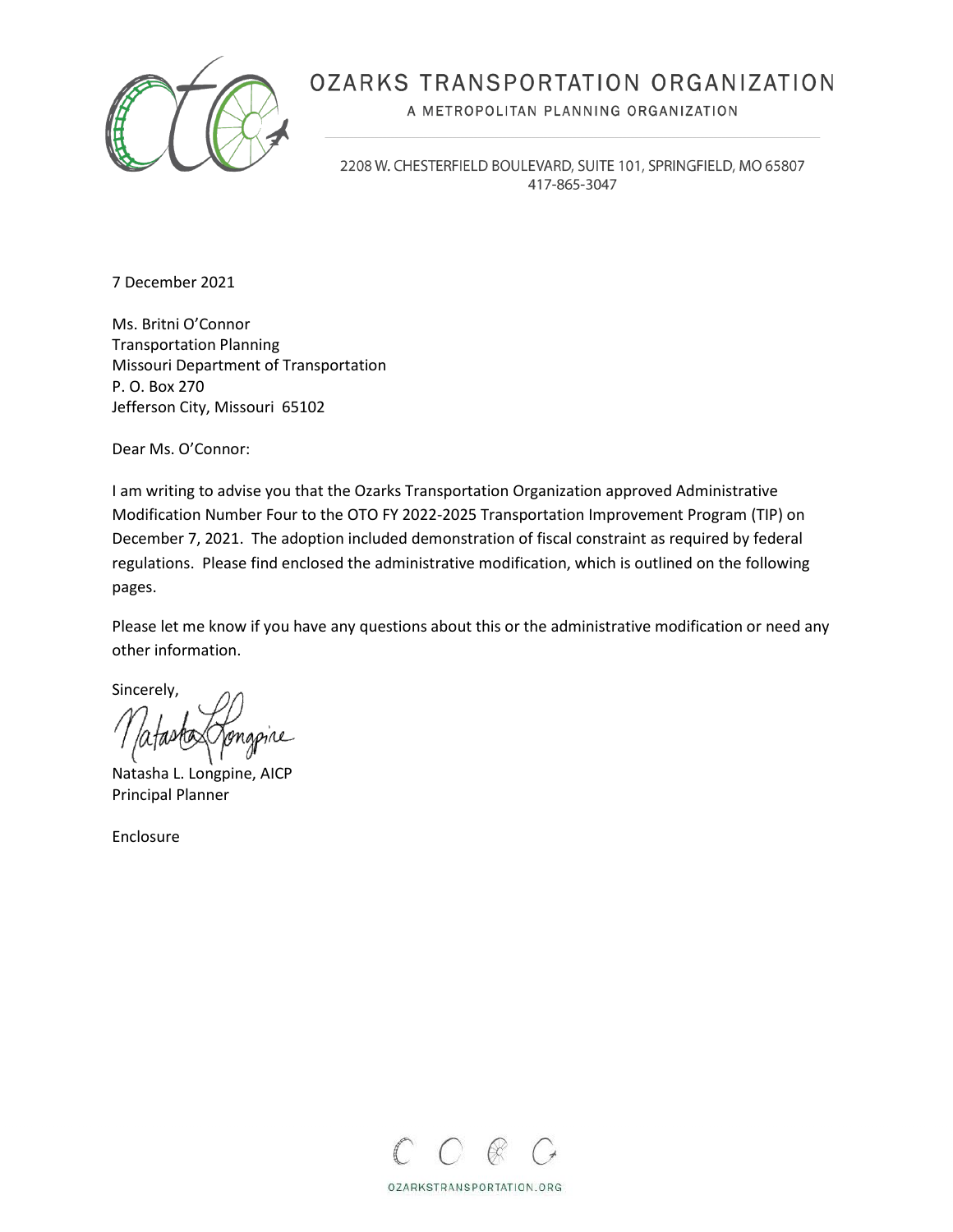## **Administrative Modification 4 to the FY 2022-2025 Transportation Improvement Program**

## **Ozarks Transportation Organization (Springfield, MO Area MPO)**

### **DESCRIPTION:**

There are two items included as part of Administrative Modification 4 to the FY 2022-2025 Transportation Improvement Program.

## **Basis for Administrative Modification**

*Changing a project's lead agency when agreed upon by the two agencies affected.*

- 1. Campbell and Republic Road Intersection (SP1818-22AM4) Changing Project Sponsor from City of Springfield to MoDOT.
- 2. Republic Road Lane Widening (SP1902-22AM4) Changing Project Sponsor from City of Springfield to MoDOT.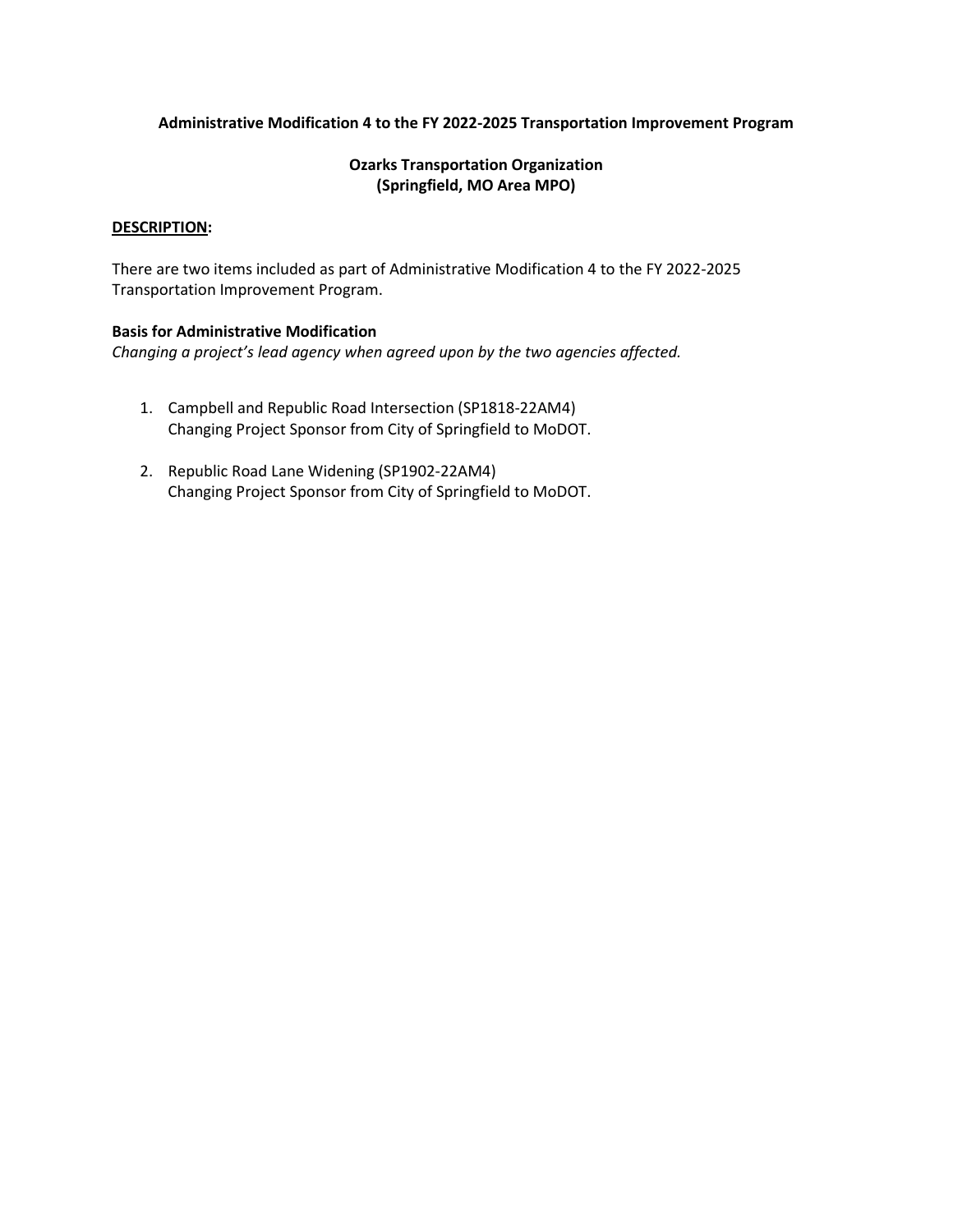

Project Detail by Section and Project Number with Map

## **E) Cost Shares Section**

#### **TIP # SP1818-22AM4** CAMPBELL AND REPUBLIC ROAD INTERSECTION

| Route                                | <b>Campbell Avenue</b> |                                                                 |     |  |  |
|--------------------------------------|------------------------|-----------------------------------------------------------------|-----|--|--|
| From                                 | Campbell Avenue        |                                                                 |     |  |  |
| To                                   | Republic Road          |                                                                 |     |  |  |
| Location                             |                        | City of Springfield                                             |     |  |  |
| <b>Federal Agency</b>                |                        | <b>FHWA</b>                                                     |     |  |  |
| <b>Project Sponsor</b>               |                        | MoDOT                                                           |     |  |  |
| <b>Federal Funding Category NHPP</b> |                        |                                                                 |     |  |  |
|                                      |                        | <b>MoDOT Funding Category</b> Major Projects and Emerging Needs |     |  |  |
| <b>Bike/Ped Plan?</b>                | Yes                    | EJ?                                                             | Yes |  |  |
| STIP#                                | 8P3087C                |                                                                 |     |  |  |
| Federal ID#                          | S602027                |                                                                 |     |  |  |



## **Project Description**

| Location                                                 |               | City of Springfield |                                                                                   |               |        |        |              |
|----------------------------------------------------------|---------------|---------------------|-----------------------------------------------------------------------------------|---------------|--------|--------|--------------|
| <b>Federal Agency</b>                                    |               | <b>FHWA</b>         |                                                                                   |               |        |        |              |
| <b>Project Sponsor</b><br>MoDOT                          |               |                     |                                                                                   |               |        |        |              |
| Federal Funding Category NHPP                            |               |                     |                                                                                   |               |        |        |              |
| MoDOT Funding Category Major Projects and Emerging Needs |               |                     |                                                                                   |               |        |        |              |
| <b>Bike/Ped Plan?</b>                                    | Yes           | EJ?                 | Yes                                                                               |               |        |        |              |
| STIP#                                                    | 8P3087C       |                     |                                                                                   |               |        |        |              |
| Federal ID#                                              | S602027       |                     |                                                                                   |               |        |        |              |
| <b>Project Description</b>                               |               |                     | Add lanes, replace sidewalk, replace signal at Campbell Avenue and Republic Road. |               |        | WI.    |              |
| <b>Fund Code</b>                                         | <b>Source</b> | <b>Phase</b>        | FY2022                                                                            | <b>FY2023</b> | FY2024 | FY2025 | <b>Total</b> |
| FHWA (NHPP)                                              | Federal       | <b>ENG</b>          | \$8,000                                                                           | \$0           | \$0    | \$0    | \$8,000      |
| <b>LOCAL</b>                                             | Local         | <b>ENG</b>          | \$343,000                                                                         | \$0           | \$0    | \$0    | \$343,000    |
| MoDOT                                                    | <b>State</b>  | <b>ENG</b>          | \$2,000                                                                           | \$0           | \$0    | \$0    | \$2,000      |
| FHWA (NHPP)                                              | Federal       | CON                 | \$1,875,200                                                                       | \$0           | \$0    | \$0    | \$1,875,200  |
| FHWA (STBG-U)                                            | Federal       | CON                 | \$1,160,800                                                                       | \$0           | \$0    | \$0    | \$1,160,800  |
| <b>LOCAL</b>                                             | Local         | CON                 | \$230,200                                                                         | \$0           | \$0    | \$0    | \$230,200    |
| MoDOT                                                    | <b>State</b>  | <b>CON</b>          | \$468,800                                                                         | \$0           | \$0    | \$0    | \$468,800    |
| <b>Totals</b>                                            |               |                     | \$4,088,000                                                                       | \$0           | \$0    | \$0    | \$4,088,000  |

### **Notes**

**Prior Cost Future Cost** Non-Federal Funding Source: State Transportation Revenues, City of Springfield Sales Tax \$880,000 \$0

**Total Cost**

\$4,968,000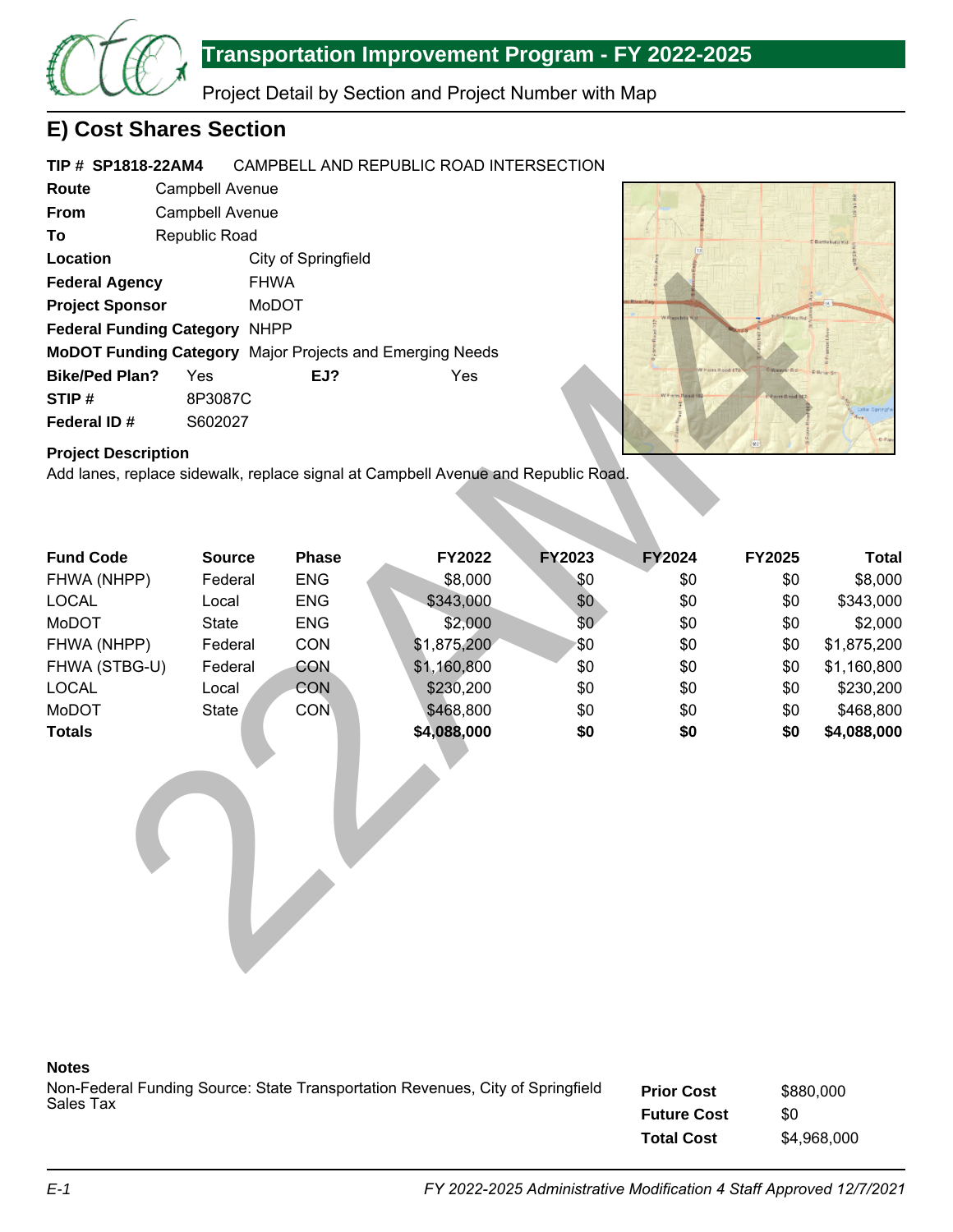

Project Detail by Section and Project Number with Map

## **E) Cost Shares Section**

#### **TIP # SP1818-20AM5** CAMPBELL AND REPUBLIC ROAD INTERSECTION

**Route From To Location Federal Agency Project Sponsor Federal Funding Category** NHPP **MoDOT Funding Category** Major Projects and Emerging Needs **Bike/Ped Plan? EJ? STIP # Federal ID #** Campbell Avenue Campbell Avenue Republic Road City of Springfield Yes Yes 8P3087C S602027



## **Project Description**

| Location                             |               |                     |                                                                                   |        |        |        |              |
|--------------------------------------|---------------|---------------------|-----------------------------------------------------------------------------------|--------|--------|--------|--------------|
| <b>Federal Agency</b>                |               |                     |                                                                                   |        |        |        |              |
| <b>Project Sponsor</b>               |               | City of Springfield |                                                                                   |        |        |        |              |
| <b>Federal Funding Category NHPP</b> |               |                     |                                                                                   |        |        |        |              |
|                                      |               |                     | MoDOT Funding Category Major Projects and Emerging Needs                          |        |        |        |              |
| <b>Bike/Ped Plan?</b>                | Yes           | EJ?                 | Yes                                                                               |        |        |        |              |
| STIP#                                | 8P3087C       |                     |                                                                                   |        |        |        |              |
| Federal ID#                          | S602027       |                     |                                                                                   |        |        |        |              |
| <b>Project Description</b>           |               |                     | Add lanes, replace sidewalk, replace signal at Campbell Avenue and Republic Road. |        |        | 101    |              |
|                                      |               |                     |                                                                                   |        |        |        |              |
|                                      |               |                     |                                                                                   |        |        |        |              |
| <b>Fund Code</b>                     | <b>Source</b> | Phase               | FY2022                                                                            | FY2023 | FY2024 | FY2025 | <b>Total</b> |
| FHWA (NHPP)                          | Federal       | <b>ENG</b>          | \$8,000                                                                           | \$0    | \$0    | \$0    | \$8,000      |
| <b>LOCAL</b>                         | Local         | <b>ENG</b>          | \$343,000                                                                         | \$0    | \$0    | \$0    | \$343,000    |
| <b>MoDOT</b>                         | State         | <b>ENG</b>          | \$2,000                                                                           | \$0    | \$0    | \$0    | \$2,000      |
| FHWA (NHPP)                          | Federal       | CON                 | \$1,875,200                                                                       | \$0    | \$0    | \$0    | \$1,875,200  |
| FHWA (STBG-U)                        | Federal       | <b>CON</b>          | \$1,160,800                                                                       | \$0    | \$0    | \$0    | \$1,160,800  |
| <b>LOCAL</b>                         | Local         | CON.                | \$230,200                                                                         | \$0    | \$0    | \$0    | \$230,200    |
| MoDOT                                | <b>State</b>  | CON                 | \$468,800                                                                         | \$0    | \$0    | \$0    | \$468,800    |
| <b>Totals</b>                        |               |                     | \$4,088,000                                                                       | \$0    | \$0    | \$0    | \$4,088,000  |
|                                      |               |                     |                                                                                   |        |        |        |              |
|                                      |               |                     |                                                                                   |        |        |        |              |
|                                      |               |                     |                                                                                   |        |        |        |              |
|                                      |               |                     |                                                                                   |        |        |        |              |
|                                      |               |                     |                                                                                   |        |        |        |              |
|                                      |               |                     |                                                                                   |        |        |        |              |
|                                      |               |                     |                                                                                   |        |        |        |              |
|                                      |               |                     |                                                                                   |        |        |        |              |
|                                      |               |                     |                                                                                   |        |        |        |              |
|                                      |               |                     |                                                                                   |        |        |        |              |

### **Notes**

**Prior Cost Future Cost** Non-Federal Funding Source: State Transportation Revenues, City of Springfield Sales Tax \$880,000 \$0

**Total Cost** \$4,968,000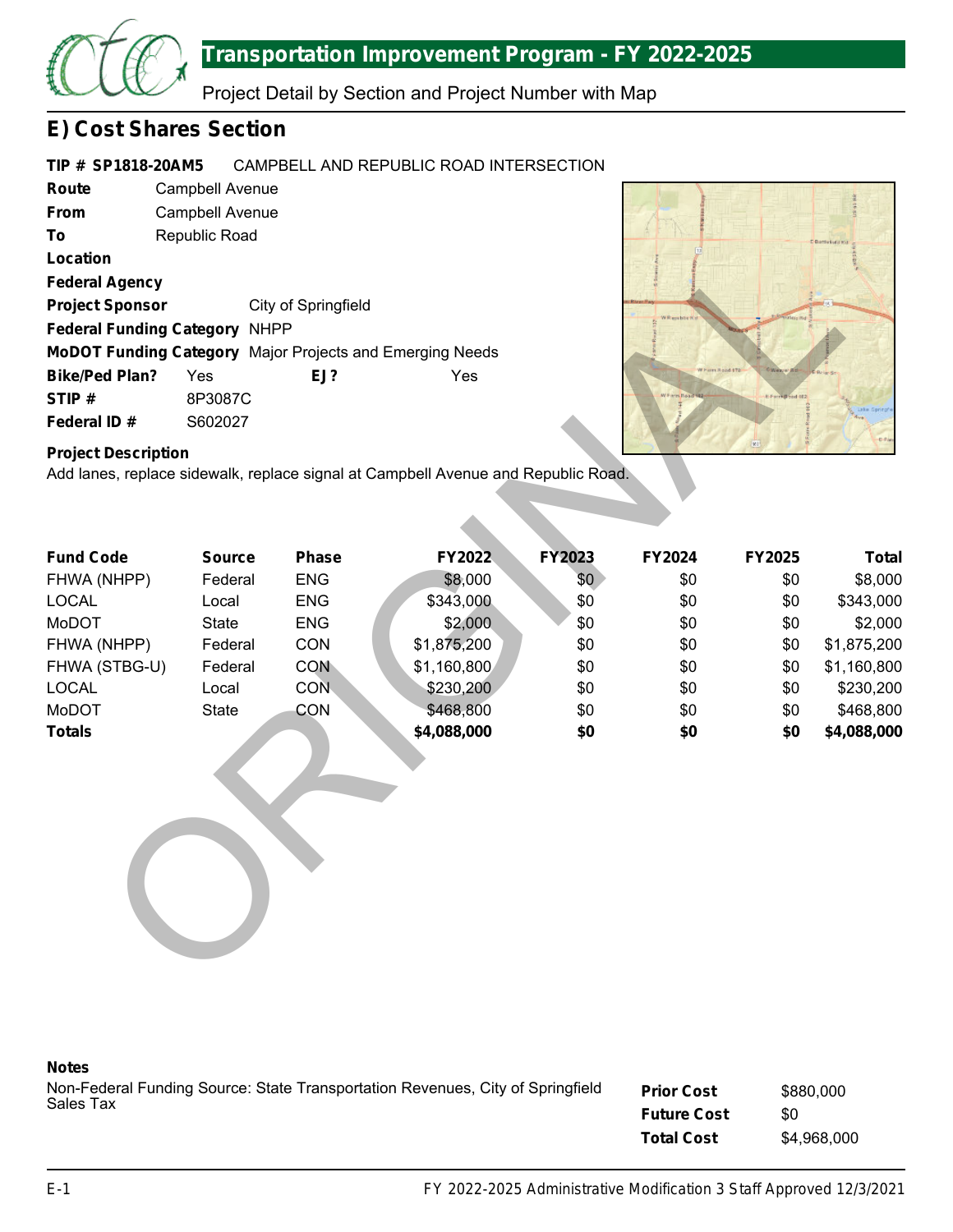

Project Detail by Section and Project Number with Map

# **E) Sponsored by MoDOT Section**

#### **TIP # SP1902-22AM4** REPUBLIC ROAD LANE WIDENING

| Route                             | Republic Road |                     |      |  |
|-----------------------------------|---------------|---------------------|------|--|
| From                              | Campbell      |                     |      |  |
| Т٥                                | Chase         |                     |      |  |
| Location                          |               | City of Springfield |      |  |
| <b>Federal Agency</b>             |               | <b>FHWA</b>         |      |  |
| <b>Project Sponsor</b>            |               | MoDOT               |      |  |
| Federal Funding Category STBG-U   |               |                     |      |  |
| <b>MoDOT Funding Category N/A</b> |               |                     |      |  |
| <b>Bike/Ped Plan?</b>             | Yes           | EJ?                 | Yes. |  |
| STIP#                             |               |                     |      |  |
| Federal ID#                       | 5901810       |                     |      |  |



## **Project Description**

| Location                          |               | City of Springfield |                                                                                    |        |        |            |              |
|-----------------------------------|---------------|---------------------|------------------------------------------------------------------------------------|--------|--------|------------|--------------|
| <b>Federal Agency</b>             | <b>FHWA</b>   |                     |                                                                                    |        |        |            |              |
| <b>Project Sponsor</b>            |               | MoDOT               |                                                                                    |        |        |            |              |
| Federal Funding Category STBG-U   |               |                     |                                                                                    |        |        |            |              |
| <b>MoDOT Funding Category N/A</b> |               |                     |                                                                                    |        |        |            |              |
| <b>Bike/Ped Plan?</b>             | Yes           | EJ?                 | Yes                                                                                |        |        |            |              |
| STIP#                             |               |                     |                                                                                    |        |        |            |              |
| Federal ID#                       | 5901810       |                     |                                                                                    |        |        |            |              |
| <b>Project Description</b>        |               |                     | Widen to five lanes, add curb and gutter, sidewalks, and access control as needed. |        |        | <b>BRS</b> |              |
|                                   |               |                     |                                                                                    |        |        |            |              |
| <b>Fund Code</b>                  | <b>Source</b> | <b>Phase</b>        | FY2022                                                                             | FY2023 | FY2024 | FY2025     | <b>Total</b> |
| FHWA (STBG-U)                     | Federal       | CON                 | \$129,949                                                                          | \$0    | \$0    | \$0        | \$129,949    |
| <b>LOCAL</b>                      | Local         | CON                 | \$32,487                                                                           | \$0    | \$0    | \$0        | \$32,487     |
| <b>Totals</b>                     |               |                     | \$162,436                                                                          | \$0    | \$0    | \$0        | \$162,436    |
|                                   |               |                     |                                                                                    |        |        |            |              |



Non-Federal Funding Source: City of Springfield Sales Tax

| <b>Prior Cost</b>  | \$1,337,564 |
|--------------------|-------------|
| <b>Future Cost</b> | \$0         |
| <b>Total Cost</b>  | \$1,500,000 |